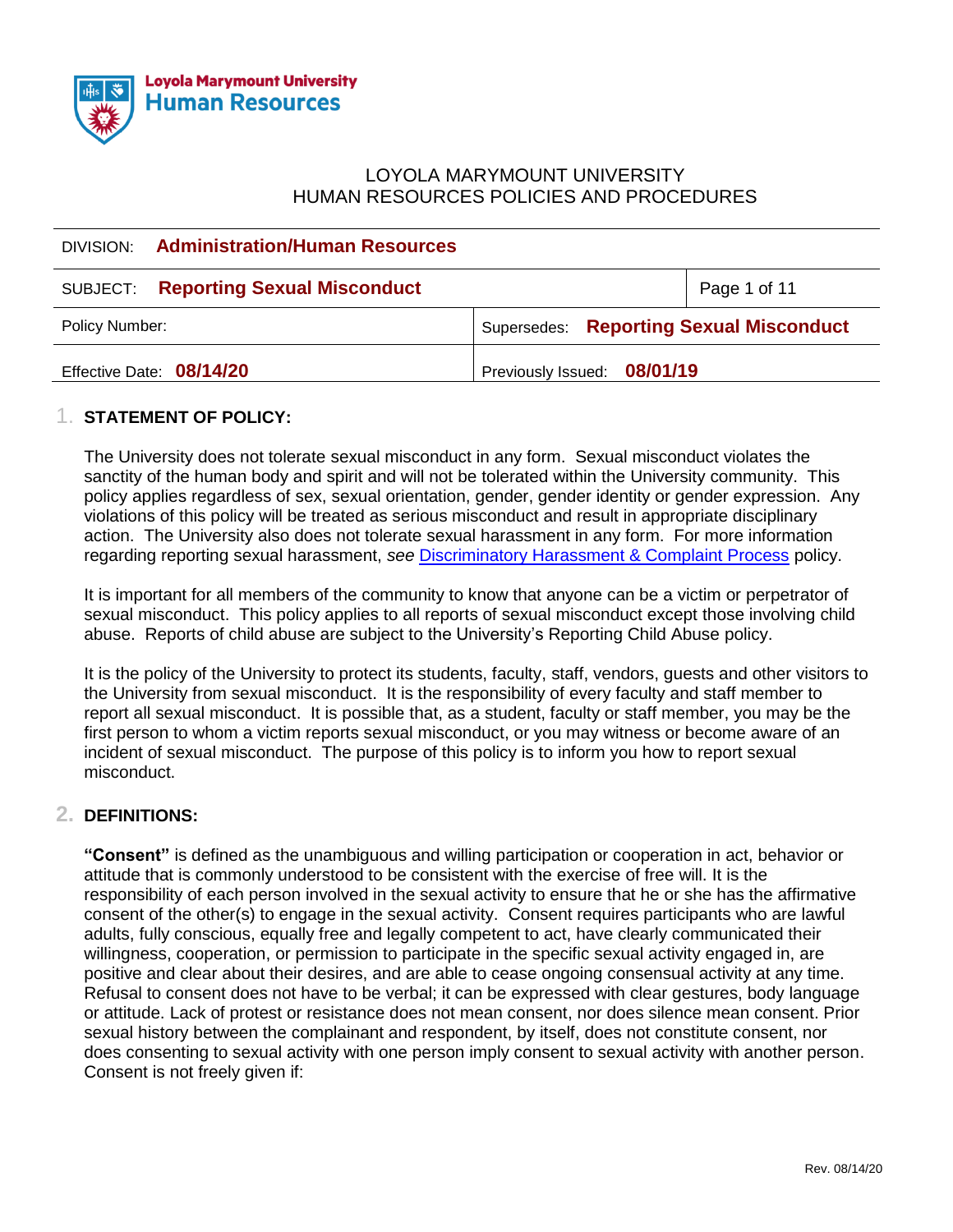- 1. It is obtained through the use of force, through the fear of or the threat of force, through the abuse of a power positions over another (such as employment status or position within an organization) or by kidnap; or
- 2. A reasonable person in the position of the alleged perpetrator at the time the alleged conduct occurred should have known that the other person was unable to give consent for any of the following reasons:
	- a. The individual is unable to make an informed decision as a result of the use of alcohol, drugs or other substances (including but not limited to predatory drugs or prescribed medications);
	- b. The individual is unable to consciously respond for whatever reason including lack of consciousness, sleep, illness or shock;
	- c. The individual is under the age of eighteen and therefore legally incapable of giving consent; or
	- d. The individual is known by reason of impairment, mental condition or developmental or physical disability to be reasonably unable to consent.
- 3. The individual has acted or spoken in a manner that expresses a lack of consent or a refusal to consent.

The following are invalid excuses for failing to obtain affirmative consent from the Complainant:

- 1. The responding party's belief in affirmative consent arose from the intoxication or recklessness of the responding party; or
- 2. The responding party did not take reasonable steps, in the circumstances known to the responding party at the time, to ascertain whether the complaining party affirmatively consented.

**"Sexual Misconduct"** is defined as Sexual Assault, Sexual Exploitation, Interpersonal Misconduct, or the act of making sexual contact with the intimate body part of another person without that person's consent including as the result of sexual coercion. Intimate body parts include the sexual organs, the anus, the groin or buttocks of any person, and the breasts. Student-on-student sexual misconduct also includes sexual harassment.

**"Sexual Assault"** is defined to include engaging in sexual intercourse or any of the sexual activities listed below with another person without that person's consent. Sexual Assault includes, but is not limited to, rape, sexual battery, anal intercourse, oral copulation or penetration of a body cavity by a foreign object. Sexual intercourse includes the penetration, however slight, of the vagina or anus with any object or body part and of the mouth with a body part or any object in a sexual manner.

**"Sexual exploitation"** is sexual misconduct that occurs when a person takes unjust or abusive sexual advantage of another for his or her benefit or for the benefit of anyone other than the exploited party; and that behavior does not otherwise constitute sexual assault. Examples of sexual exploitation include, but are not limited to, invasion of sexual privacy, audio or video recording or photographing of a sexual nature utilizing webcam, camera, Internet exposure, *etc*. without knowledge and consent of all persons; going beyond the boundaries of consent (such as letting another person hide and watch you have consensual sex without the knowledge of the other party), engaging in unconsented voyeurism, coercing another against their will to expose their genitals or breasts, and prostituting another person.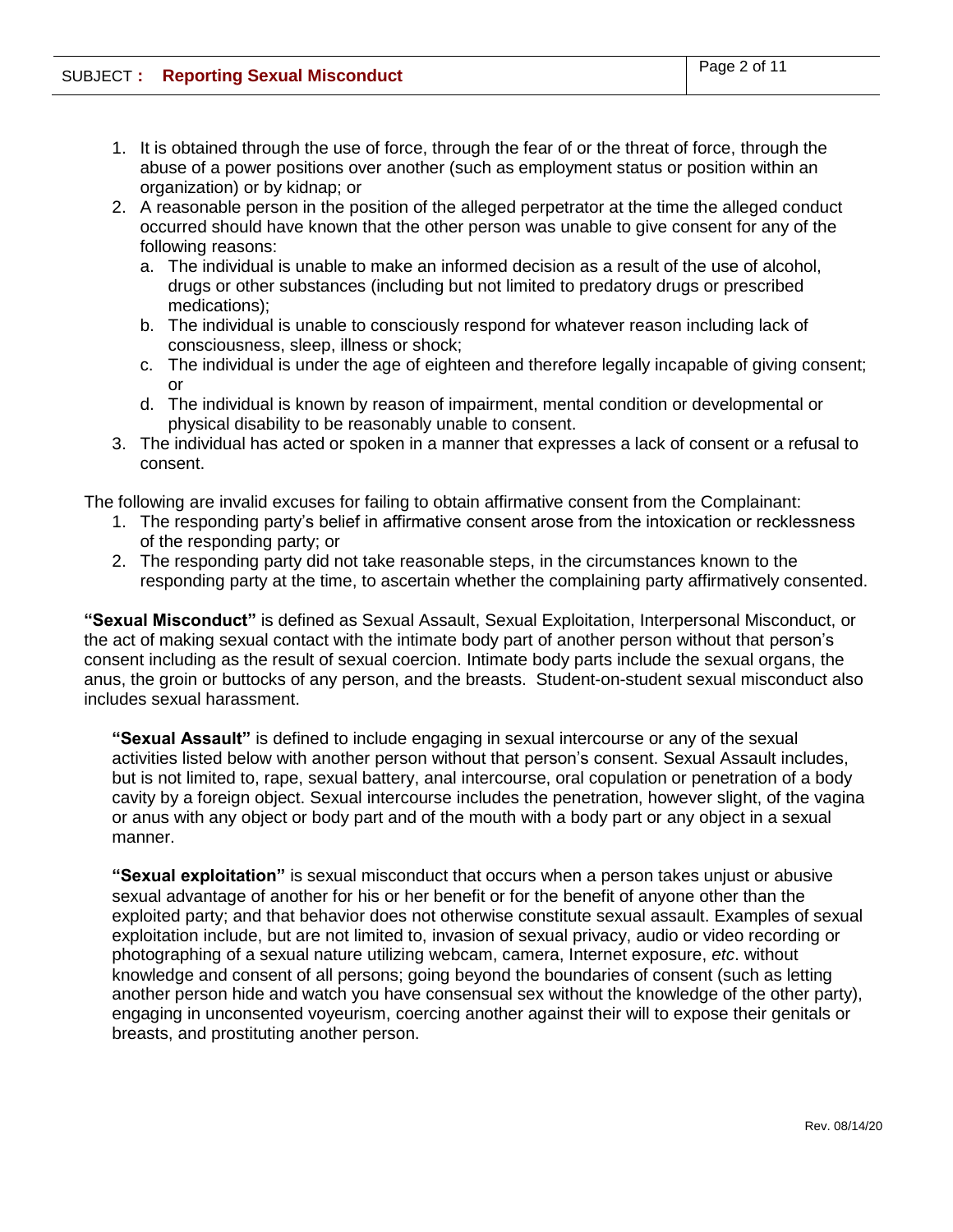**"Interpersonal Misconduct"** includes Dating Violence, Domestic Violence and Stalking, as defined below.

**"Dating Violence"** is defined as violence committed by a person:

1. Who is or has been in a social relationship of a romantic or intimate nature with the victim; and

2. Where the existence of such a relationship shall be determined based on the complaining party's statement with consideration of the following factors:

- a. The length of the relationship
- b. The type of the relationship
- c. The frequency of interaction between the persons involved in the relationship.

3. Dating Violence includes, but is not limited to, sexual or physical abuse or threat of such abuse.

Dating violence does not include acts covered under the definition of domestic violence.

**"Domestic Violence"** is defined as a felony or misdemeanor crime of violence committed by a current or former spouse or intimate partner of the victim, by a person with whom the victim shares a child in common, by a person who is cohabitating with or has cohabited with the victim as a spouse or intimate partner, by a person similarly situated to a spouse of the victim under California law, or by any other person against an adult or youth victim who is protected from that person's acts under California law.

**"Stalking"** is defined as engaging in a course of conduct directed at a specific person(s) that would cause a reasonable person to fear for his or her safety or the safety of others; or suffer substantial emotional distress.

For the purposes of this definition "course of conduct" means two or more acts, including, but not limited to, acts in which the stalker directly, indirectly or through third parties, by any action, method, device or means, follows, monitors, observes, surveils, threatens or communicates to or about a person, or interferes with a person's property.

For the purposes of this definition "substantial emotional distress" means significant mental suffering or anguish that may, but does not necessarily, require medical or other professional treatment or counseling.

**"Sexual Harassment"** for the purposes of this policy is defined as unwelcome conduct of a sexual nature, including unwelcome sexual advances, requests for sexual favors, and other verbal, non-verbal, physical or visual conduct by a person of either the same or opposite sex where:

1. submission to or rejection of the conduct is made either an explicit or implicit condition of academic achievement and/or employment;

2. submission to or rejection of the conduct is used as the basis for an academic and/or employment decision; or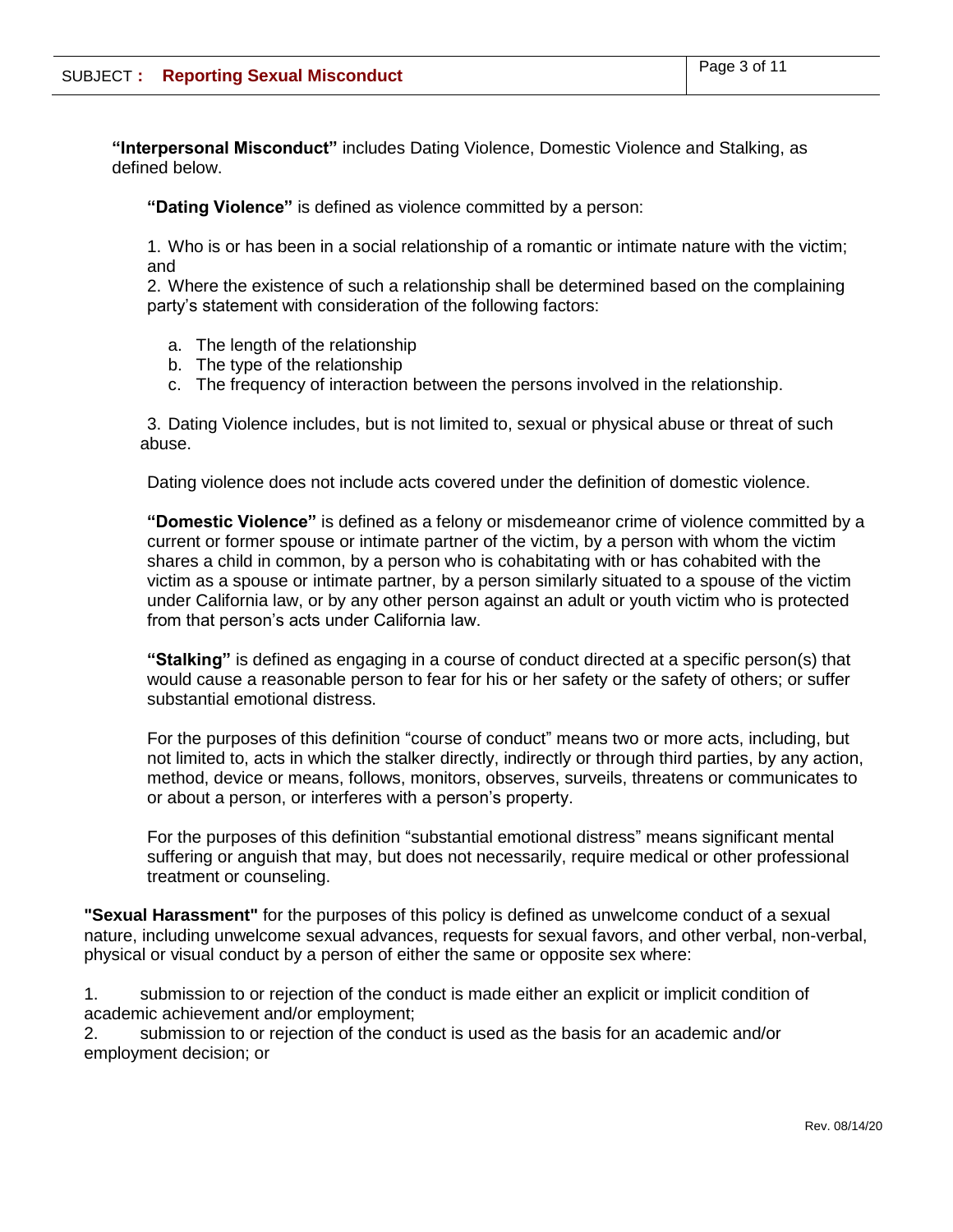3. the conduct has the purpose or effect of unreasonably interfering with academic, or work performance or creating an intimidating, hostile, or offensive, living, academic, or work environment.

**"Retaliation"** means adverse, non-permitted action taken against a person who reports a violation of this policy, assists someone with a report of a violation of this policy, or participates in any manner in an investigation or resolution of a report of a violation of this policy. Retaliation can include but is not limited to: threats, intimidation, coercion, harassment, reprisals, spreading negative information about an individual, exclusions from academic and non-academic programs, and/or adverse actions related to employment.

## 3. **POLICIES/PROCEDURES:**

All forms of sexual misconduct are unacceptable and will not be tolerated. A member of the University community who has been sexually assaulted or has been exposed to any form of sexual misconduct is strongly encouraged to make a report to activate the appropriate response and support, as soon as possible, by following the reporting steps below, regardless of the amount of time that has passed since the alleged misconduct occurred. The University will promptly investigate and take appropriate action to eliminate the sexual misconduct, prevent its recurrence and address its effects.

## *Duty to Report*

Faculty and staff are required to report information received about an incident of sexual misconduct where either a student, faculty or staff member has experienced sexual misconduct, where a student has experienced sexual harassment, or where the incident of sexual misconduct occurred on campus or at a University controlled premises.

Faculty and staff with questions about their reporting requirements may contact Sara Trivedi, Title IX Coordinator/EEO Specialist in the Human Resources Department, at Human Resources, 1 LMU Drive, Suite 1900, Los Angeles, CA 90045, phone: 310.568.6105 [x86105 from campus, email: [strivedi@lmu.edu.](mailto:strivedi@lmu.edu)]

### *How to Report Sexual Harassment of a Student*

Sexual harassment of a student may be reported to the Department of Public Safety at 310.338.2893 [x82893 on campus] / Campus Safety and Security (Law School Campus) at 213.736.1121 [x1121 on campus.] All other complaints of sexual harassment are subject to the University's Discriminatory [Harassment & Complaint Process](https://admin.lmu.edu/media/admin/hr/policiesampprocedures-secure/Discrimination%20Harassment%20and%20Complaint%20Process-1.pdf) policy.

### *How to Report Sexual Misconduct*

**If you witness sexual misconduct in progress or an imminent threat of sexual misconduct where it appears that sexual misconduct is likely to take place, emergency assistance should be obtained immediately by contacting the Department of Public Safety at x222 or 310.338.2893 (x82893 on campus)/Campus Safety and Security (Law School Campus) at 213.736.1121 (x1121 on campus), and the situation should be immediately reported concurrently to the LAPD by dialing 9-911.**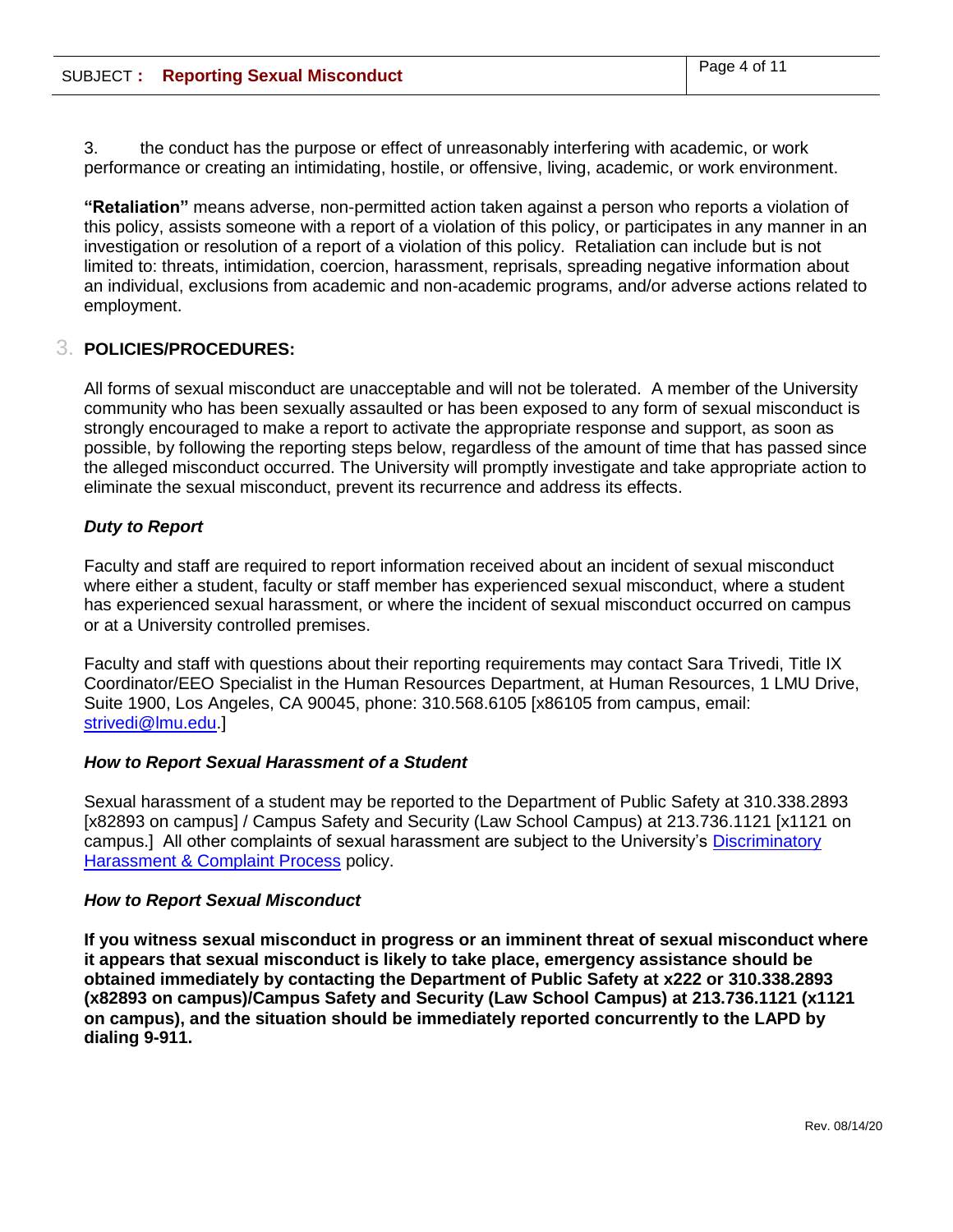### *If You Learn that a Student Experienced Sexual Misconduct*

Faculty and staff who learn that a student has experienced sexual misconduct must report all information they have about the misconduct to the Department of Public Safety at 310.338.2893 [x82893 on campus] / Campus Safety and Security (Law School Campus) at 213.736.1121 (Law School Campus) or to Sara Trivedi, Title IX Coordinator/EEO Specialist in the Human Resources Department, at Human Resources, 1 LMU Drive, Suite 1900, Los Angeles, CA 90045, phone: 310.568.6105 [x86105 from campus, email: [strivedi@lmu.edu.](mailto:strivedi@lmu.edu)] The Department of Public Safety/Campus Safety and Security (Law School Campus) is charged with initial intake of information.

### *If You Learn that a Non-Student Affiliated with the University Experienced Sexual Misconduct*

Faculty and staff who learn that a non-student affiliated with the University (faculty, staff, visitor) has experienced sexual misconduct, or who learn that sexual misconduct occurred on campus or on University controlled premises must report information they have about the misconduct to the Title IX Coordinator. Faculty and staff are not obligated to report identifying information of the complainant unless the Title IX Coordinator, in consultation with the appropriate Senior Vice President/Dean or designee (Westchester/Playa Vista [hereinafter "Westside Campuses"]) / the appropriate Associate Dean or designee (Law School Campus) determines that one or more of the following factors exists:

- a) The respondent has known prior allegations of sexual misconduct and a potential for a campus safety risk exists;
- b) The location in which the alleged incident occurred is a location where previous complaints of sexual misconduct occurred creating the potential for a unsafe environment for the University/Law School community;
- c) A threat to the campus community at large has been identified;
- d) A frequency or pattern is detected that suggests an unsafe environment exists for the University/Law School community or a University/Law School community member;
- e) The sexual misconduct was perpetrated with a weapon;
- f) The victim is a minor; or
- g) Some combination of the above factors exists.

If the decision is made that one or more of the above factors exists, then the reporting faculty or staff member must disclose the name of the individual who experienced sexual misconduct to the Title IX Coordinator. The University will only inform the necessary individuals and entities on campus required to provide resources, supportive measures, and perform a thorough investigation and adjudication of the complaint.

### *If You Are Unsure of What You Witnessed/What Has Been Reported to You*

A faculty or staff member who is unsure whether what the faculty or staff member has witnessed or what has been reported to the faculty or staff member constitutes sexual misconduct should contact Sara Trivedi, Title IX Coordinator/EEO Specialist in the Human Resources Department, at Human Resources, 1 LMU Drive, Suite 1900, Los Angeles, CA 90045, phone: 310.568.6105 [x86105 from campus, email: [strivedi@lmu.edu\]](mailto:strivedi@lmu.edu) or the Department of Public Safety at 310.338.2893 [x82893 on campus] / Campus Safety and Security (Law School Campus) at 213.736.1121 (x1121 on the Law School Campus) and report the incident. Responsive action will be taken based on the information provided.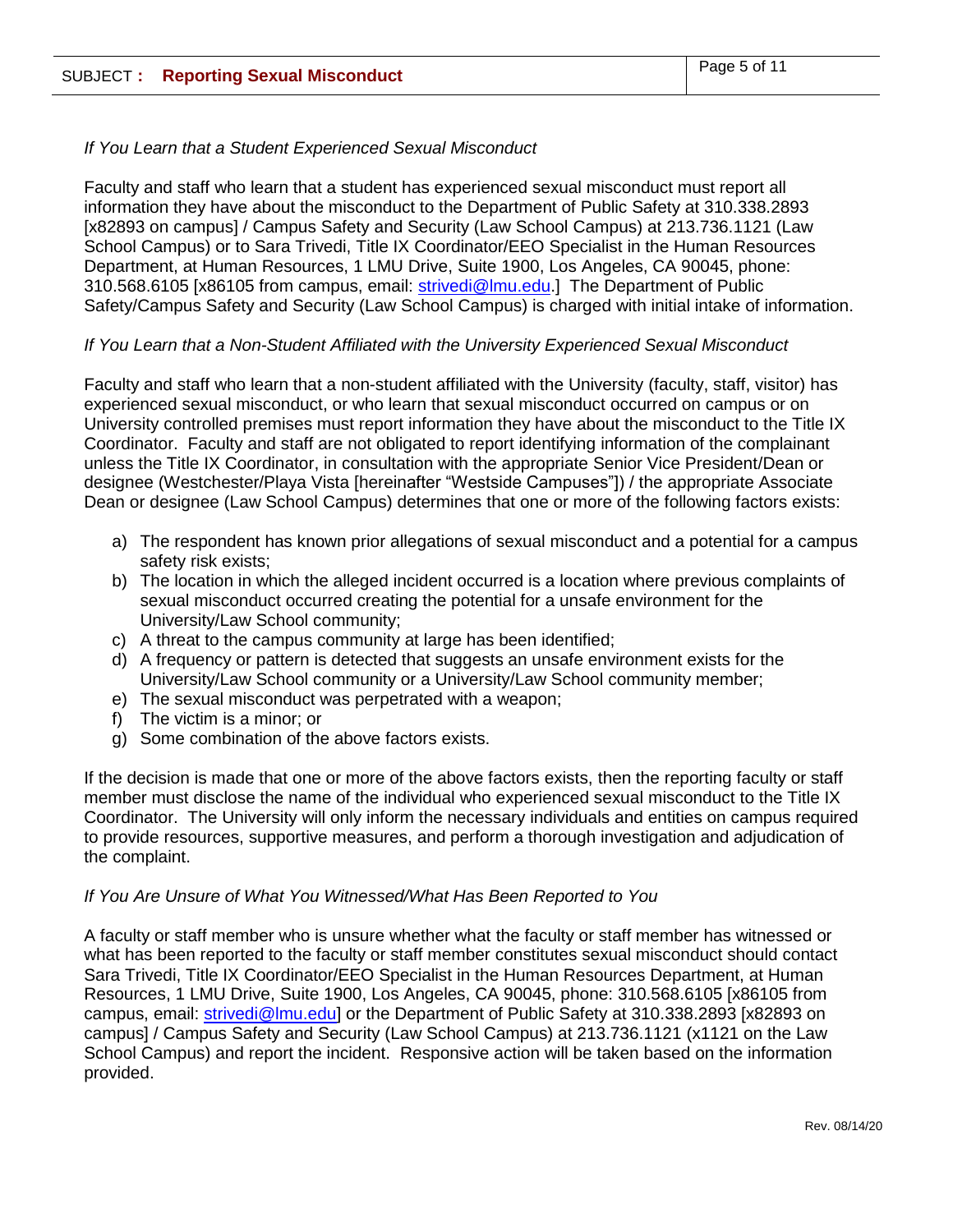## *Responsible Employees*

Title IX requires all universities to identify "responsible employees" as those who are obligated to report all details of an incident as set forth above.

Responsible employees include faculty, administrative staff and some student staff. Responsible employees do not include the following:

*Professional, licensed counselors*, such as: the psychologists at Student Psychological Services, 310.338.2868 (Westside Campuses) / psychologists contracted by Student Affairs (Law School Campus), are not required to report any information regarding alleged sexual misconduct, to the Department of Public Safety (Westside Campuses) / Campus Safety and Security (Law School Campus), the Title IX Coordinator or any other reporting body, without consent from the complainant.

*Pastoral counselors*, such as Catholic priests and women religious, are not required to report any information regarding alleged sexual misconduct, to the Department of Public Safety/Campus Safety and Security (Law School Campus), the Title IX Coordinator or any other reporting body, without consent from the complainant provided they receive the information in performance of their pastoral duties.

*Student Health Center Staff*, such as: doctors and nurse practitioners at Student Health Services, 310.338.2881, are not required to report any information regarding alleged sexual misconduct, to the Department of Public Safety/Campus Safety and Security (Law School Campus), the Title IX Coordinator or any other reporting body on campus, without consent from the complainant. The Student Health Center Staff will be required to report signs of physical or sexual abuse to local law enforcement.

*Community Resource Advisors*, their names can be found on the LMU CARES website, may speak with students regarding incidents of sexual misconduct without automatically triggering a University investigation into the matter. These individuals do have time and place reporting responsibilities under the Jeanne Clery Disclosure of Campus Security Policy and Campus Crime Statistics Act (Clery Act), but are not immediately obligated to report identifying information of the complainant. If the respondent's name is presented to a Community Resource Advisor, they will be obligated to report that information to the Title IX Coordinator. Reports by the Community Resource Advisors will not trigger a University investigation unless the Title IX Coordinator in consultation with the Senior Vice President for Student Affairs or designee/Associate Dean for Student Services or designee (Law School Campus) (for student-on-student cases) or with the Executive Vice President and Chief Administrative Officer or designee/ Dean (Law School Campus) (for cases involving faculty or staff), or the Senior Vice President and Chief Finance Officer or designee (for cases involving a respondent who is not a student, faculty or staff member) determines that an investigation is necessary because of the existence of one of more of the factors described above.

### *Sharing of information related to a complaint of sexual misconduct*

When the Department of Public Safety/Campus Safety and Security (Law School Campus) receives a report of sexual misconduct, the Department of Public Safety/Campus Safety and Security (Law School Campus) will notify governmental agencies, as appropriate. The Department of Public Safety/Campus Safety and Security (Law School Campus) will promptly notify the Title IX Coordinator. Confidentiality will be maintained to the extent possible. The University reserves the right to share information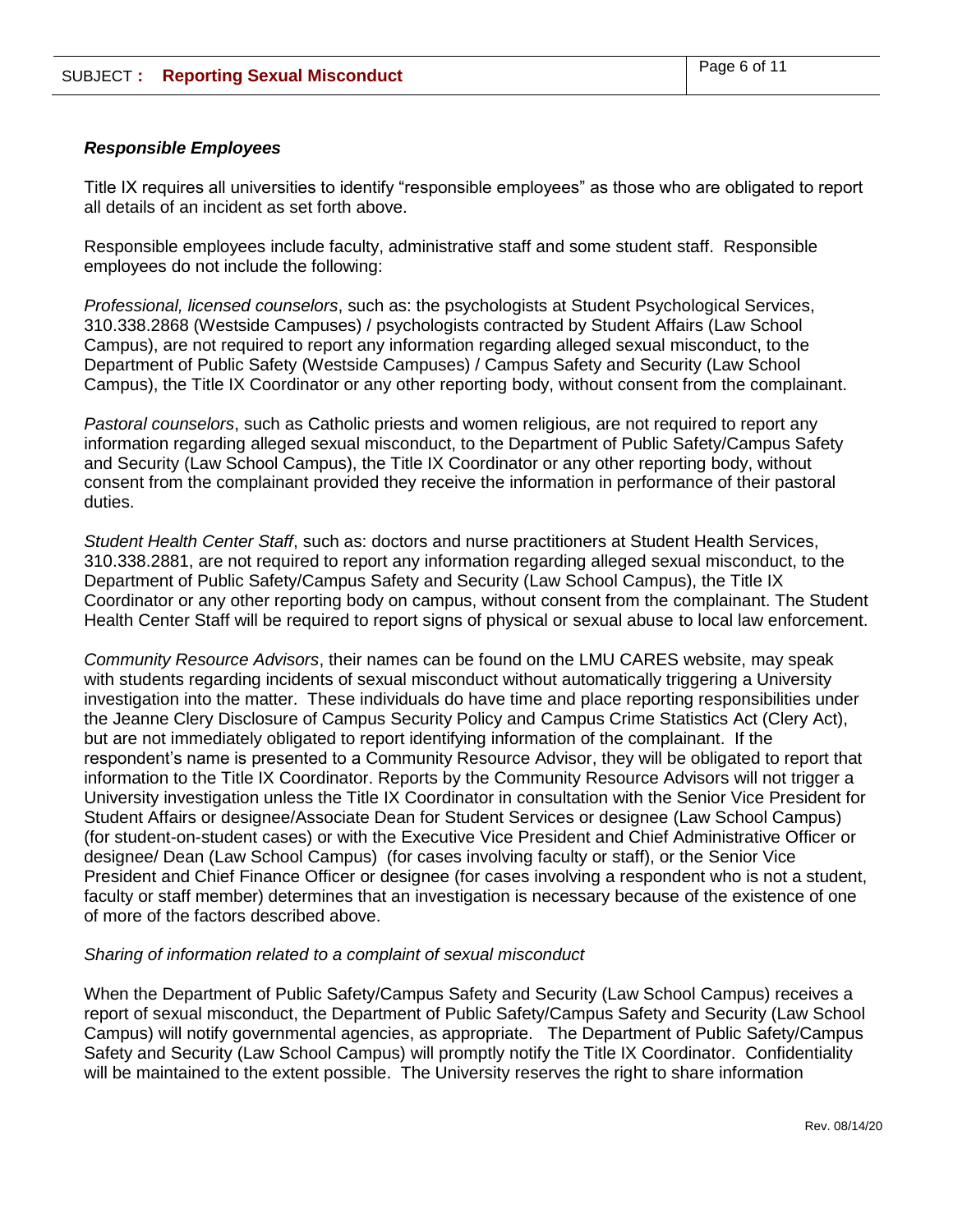regarding a report of sexual misconduct on a need-to-know basis, as determined in the University's sole discretion.

## *Retaliation*

All persons are prohibited from taking any retaliatory action against any other member of the University Community, including the complainant, respondent, or witnesses involved in a complaint of sexual misconduct. Retaliation may be subject to a separate complaint under this policy and/or appropriate disciplinary action up to and including dismissal from the University. The University will respond to any accusations of retaliation. Individual(s) who believe that retaliation has occurred because the individual(s) filed or participated in the investigation of a complaint of sexual misconduct should immediately notify the Department of Public Safety at 310.338.2893 (x82893 from campus phone) / Campus Safety and Security (Law School Campus) at 213.736.1121 or the Title IX Coordinator at 310.568.6105 [x86105 from campus.]

### *False or Harassing Complaints Prohibited*

It is a violation of this policy to file a false complaint in bad faith against anyone for the purpose of injuring the reputation of or harassing another. Any person found to have filed a false complaint in bad faith against another or for the purpose of injuring the reputation of or harassing another will be subject to appropriate discipline. This proscription is in no way intended to discourage the filing of good faith complaints of sexual misconduct, even if those complaints do not result in a finding of misconduct or sanction under the University's policies.

| <b>TYPE OF REPORT</b>                                                                                                                                                                                                    | <b>REPORTING PROCEDURE</b>                                                                                                                    |  |
|--------------------------------------------------------------------------------------------------------------------------------------------------------------------------------------------------------------------------|-----------------------------------------------------------------------------------------------------------------------------------------------|--|
|                                                                                                                                                                                                                          | Immediately report concurrently to the LAPD by<br>dialing 9-911 and the Department of Public Safety                                           |  |
| In-progress or imminent sexual misconduct                                                                                                                                                                                | at x222 or 310.338.2893 (x82893 on campus).                                                                                                   |  |
| If you learn that a student experienced sexual<br>misconduct                                                                                                                                                             | Call the Department of Public Safety at<br>310.338.2893 (x82893 on campus) or the Title IX<br>Coordinator at 310.568.6105 (x86105 on campus.) |  |
| If you learn that a non-students affiliated with the<br>University (faculty, staff or visitor) experienced sexual<br>misconduct or that sexual misconduct has occurred<br>on campus or on University controlled premises | Call the Title IX Coordinator at 310.568.6105<br>(x86105 on campus).                                                                          |  |
| Student-on-student sexual harassment                                                                                                                                                                                     | Call the Department of Public Safety at<br>310.338.2893 (x82893 on campus).                                                                   |  |
| All other complaints of sexual harassment                                                                                                                                                                                | Follow reporting procedures in the Discriminatory<br>Harassment and Complaint Process policy.                                                 |  |

### *Chart: Reporting Sexual Misconduct Procedures (University, excluding Law School Campus)*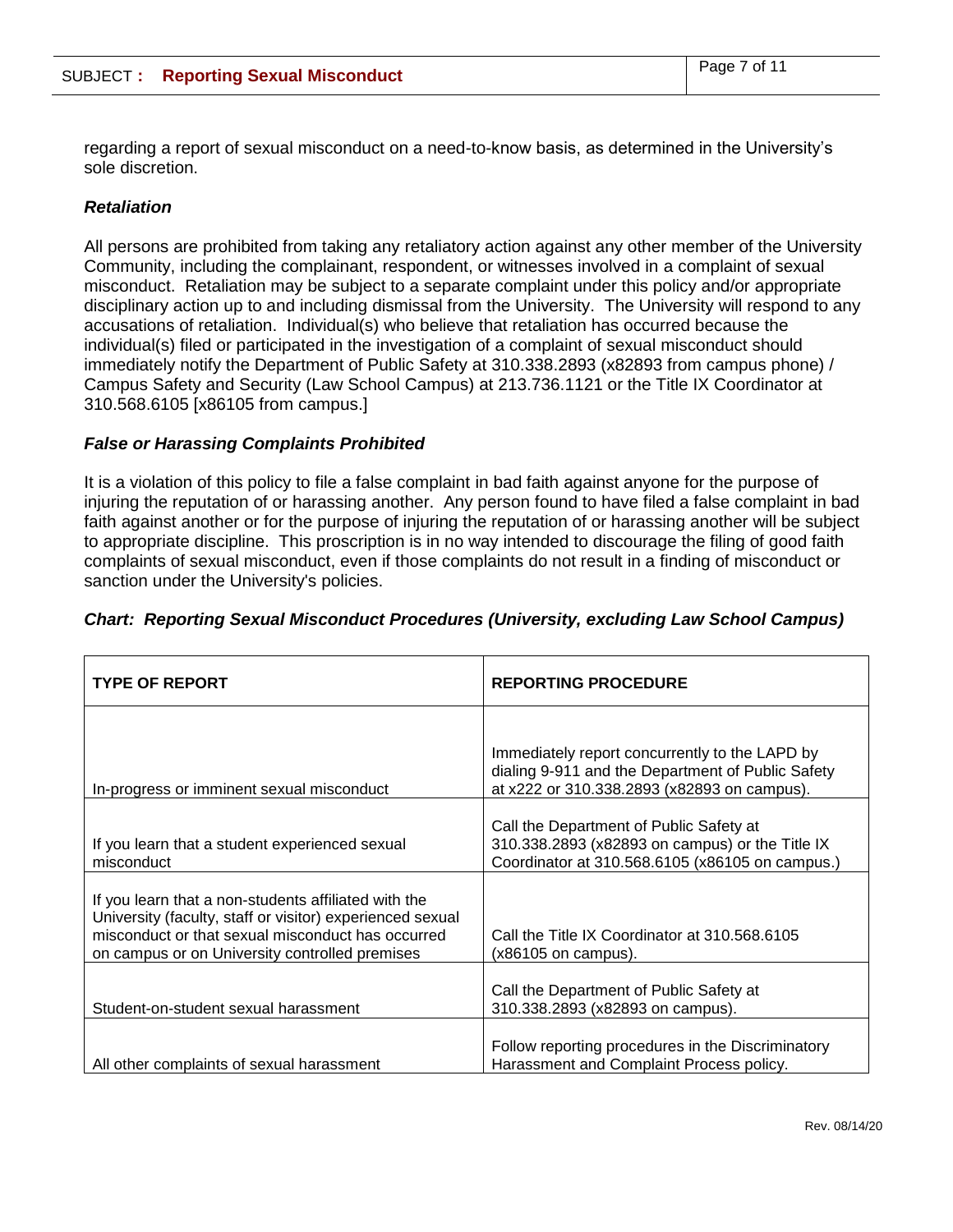## *Chart: Reporting Sexual Misconduct Procedures (Law School Campus)*

| <b>TYPE OF REPORT</b>                                                                                                                                                                                                    | <b>REPORTING PROCEDURE</b>                                                                                                              |
|--------------------------------------------------------------------------------------------------------------------------------------------------------------------------------------------------------------------------|-----------------------------------------------------------------------------------------------------------------------------------------|
| In-progress or imminent sexual misconduct                                                                                                                                                                                | Immediately report concurrently to the LAPD by<br>dialing 9-911 and Campus Safety and Security at<br>213.736.1121 (x1121 on campus).    |
| If you learn that a student experienced sexual<br>misconduct                                                                                                                                                             | Call Campus Safety and Security at 213.736.1121<br>(x1121 on campus) or the Title IX Coordinator at<br>310.568.6105 (x86105 on campus.) |
| If you learn that a non-students affiliated with the<br>University (faculty, staff or visitor) experienced sexual<br>misconduct or that sexual misconduct has occurred<br>on campus or on University controlled premises | Call the Title IX Coordinator at 310.568.6105.                                                                                          |
| Student-on-student sexual harassment                                                                                                                                                                                     | Call Campus Safety and Security at 213.736.1121<br>$(x1121$ on campus).                                                                 |
| All other complaints of sexual harassment                                                                                                                                                                                | Follow reporting procedures in the Discriminatory<br>Harassment and Complaint Process policy.                                           |

## *Additional Information regarding State Law and Sexual Misconduct*

For additional information regarding California law regarding sexual misconduct, please see Appendix "A" - *California Law regarding Sexual Misconduct*, below.

# **APPENDIX "A" -** *California Law regarding Sexual Misconduct*

The following excerpts are only intended to be partially explanatory of certain California laws pertaining to sexual misconduct. These excerpts are not intended to be an exhaustive description or list of California laws pertaining to sexual misconduct or inappropriate or criminal sexual behavior.

### Excerpts from the California Penal Code, §§11165.1 and 261**:**

Sexual assault includes rape, statutory rape, rape in concert, incest, sodomy, lewd or lascivious acts upon a child, oral copulation, sexual penetration, child molestation and the following:

- 1. Penetration, however slight, of the vagina or anal opening of one person by the penis of another person, whether or not there is emission of semen.
- 2. Sexual contact between the genitals or anal opening of one person and the mouth or tongue of another person.
- 3. Intrusion by one person into the genitals or anal opening of another person, including the use of an object for this purpose, except that, it does not include acts performed for a valid medical purpose.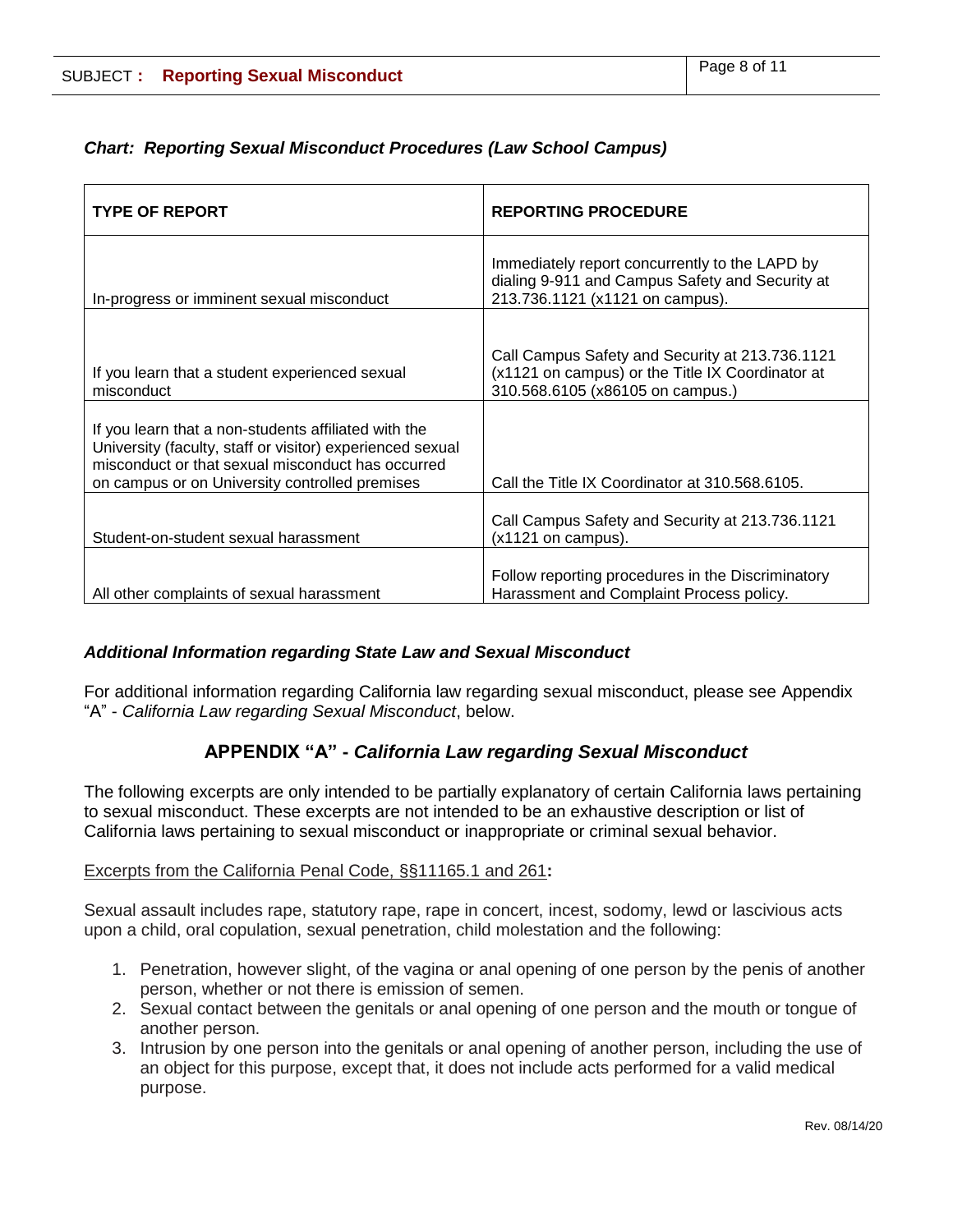- 4. The intentional touching of the genitals or intimate parts, including the breasts, genital area, groin, inner thighs and buttocks, or the clothing covering them, of a child, or of the perpetrator by a child, for purposes of sexual arousal or gratification, except that it does not include acts which may reasonably be construed to be normal caretaker responsibilities; interactions with, or demonstrations of affection for, the child; or acts performed for a valid medical purpose.
- 5. The intentional masturbation of the perpetrator's genitals in the presence of a child.

Rape is an act of sexual intercourse accomplished with a person not the spouse of the perpetrator, under any of the following circumstances:

- 1. Where a person is incapable, because of a mental disorder or developmental or physical disability, of giving legal consent, and this is known or reasonably should be known to the person committing the act;
- 2. Where it is accomplished against a person's will by means of force, violence, duress, menace, or fear of immediate and unlawful bodily injury on the person or another;
- 3. Where a person is prevented from resisting by any intoxicating or anesthetic substance, or any controlled substance, and this condition was known, or reasonably should have been known, by the accused;
- 4. Where a person is at the time unconscious of the nature of the act, and this is known to the accused;

As used in this paragraph, "unconscious of the nature of the act" means incapable of resisting because the victim meets one of the following conditions:

- a. Was unconscious or asleep.
- b. Was not aware, knowing, perceiving, or cognizant that the act occurred.
- c. Was not aware, knowing, perceiving, or cognizant of the essential characteristics of the act due to the perpetrator's fraud in fact.
- d. Was not aware, knowing, perceiving, or cognizant of the essential characteristics of the act due to the perpetrator's fraudulent representation that the sexual penetration served a professional purpose when it served no professional purpose.
- 5. Where a person submits under the belief that the person committing the act is someone known to the victim other than the accused, and this belief is induced by any artifice, pretense, or concealment practiced by the accused, with the intent to induce the belief;
- 6. Where the act is accomplished against the victim's will by threatening to retaliate in the future against the victim or any other person, and there is a reasonable possibility that the perpetrator will execute the threat.

As used in this paragraph, "threatening to retaliate," means a threat to kidnap or falsely imprison, or to inflict extreme pain, serious bodily injury, or death.]

7. Where the act is accomplished against the victim's will be threatening to use the authority of a public official to incarcerate, arrest or deport the victim or another, and the victim has a reasonable belief that the perpetrator is a public official. The perpetrator does not actually have to be a public official.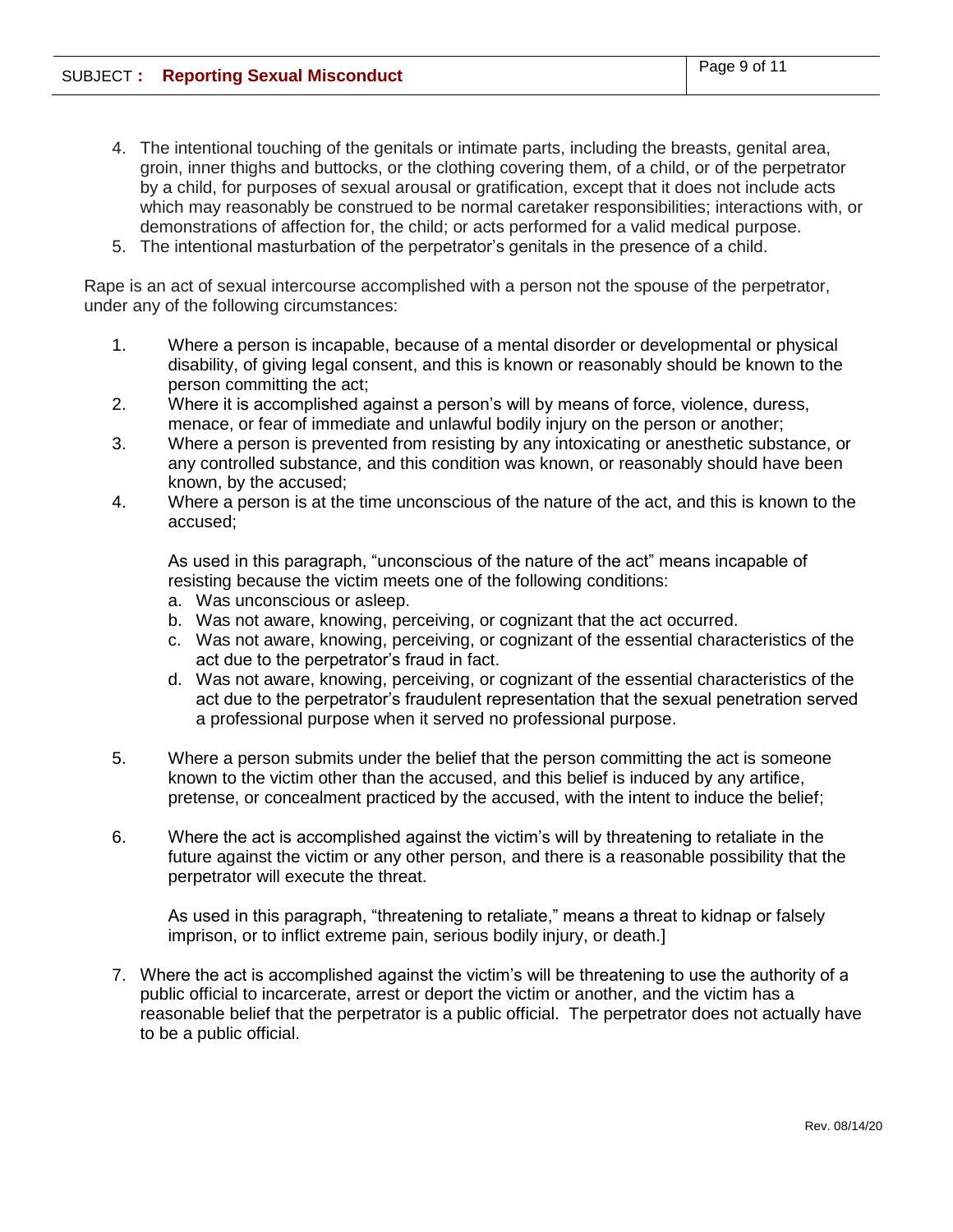California law also states that, "the essential guilt of rape consists in the outrage to the person and feelings of the victim of the rape. Any sexual penetration, however slight, is sufficient to complete the crime" (Code 263). California law further defines both marital rape (Code 262) and "statutory rape" (Code 261.5). Though laws vary from state to state, intercourse in which consent was not obtained or was obtained under coercive conditions will usually be considered rape.

Excerpt from Section 67386 of the California Education Code:

The governing boards of independent postsecondary institutions shall adopt policies concerning sexual assault, domestic violence, dating violence and stalking, as defined in the federal Higher Education Act of 1965 involving a student, both on and off campus. This policy shall include an affirmative consent standard in the determination of whether consent was given by both parties to sexual activity. "Affirmative consent" means affirmative, conscious, and voluntary agreement to engage in sexual activity. It is the responsibility of each person involved in the sexual activity to ensure that they have the affirmative consent of the other or others to engage in the sexual activity. Lack of protest or resistance does not mean consent, nor does silence mean consent. Affirmative consent must be ongoing throughout a sexual activity and can be revoked at any time. The existence of a dating relationship between the persons involved, or the fact of past sexual relations between them, should never by itself be assumed to be an indicator of consent.

## Excerpts from Section 261.6 and 261.7 of the California Penal Code:

In prosecutions under Section 261, 262, 286, 287, or 289, in which consent is at issue, "consent" shall be defined to mean positive cooperation in act or attitude pursuant to an exercise of free will. The person must act freely and voluntarily and have knowledge of the nature of the act or transaction involved. A current or previous dating or marital relationship shall not be sufficient to constitute consent where consent is at issue in a prosecution under Section 261, 262, 286, 287, or 289. Nothing in this section shall affect the admissibility of evidence or the burden of proof on the issue of consent. In prosecutions under Section 261, 262, 286, 287, or 289, in which consent is at issue, evidence that the victim suggested, requested, or otherwise communicated to the defendant that the defendant use a condom or other birth control device, without additional evidence of consent, is not sufficient to constitute consent.

### Excerpts from Section 646.9 of the California Penal Code:

Any person who willfully, maliciously and repeatedly follows or willfully and maliciously harasses another person and who makes a credible threat with the intent to place that person in reasonable fear for his or her safety, or the safety of his or her immediate family is guilty of the crime of stalking, punishable by:

- 1. Imprisonment in a county jail for not more than one year, or
- 2. By a fine of not more than \$1,000, or
- 3. By both that fine and imprisonment, or by imprisonment in the state prison.

For purposes of this section, "harasses" means engages in a knowing and willful course of conduct directed at a specific person that seriously alarms, annoys, torments or terrorizes the person, and that serves no legitimate purpose. For purposes of this section, "course of conduct" means two or more acts occurring over a period of time, however short, evidencing a continuity of purpose. Constitutionally protected activity is not included within the meaning of "course of conduct."